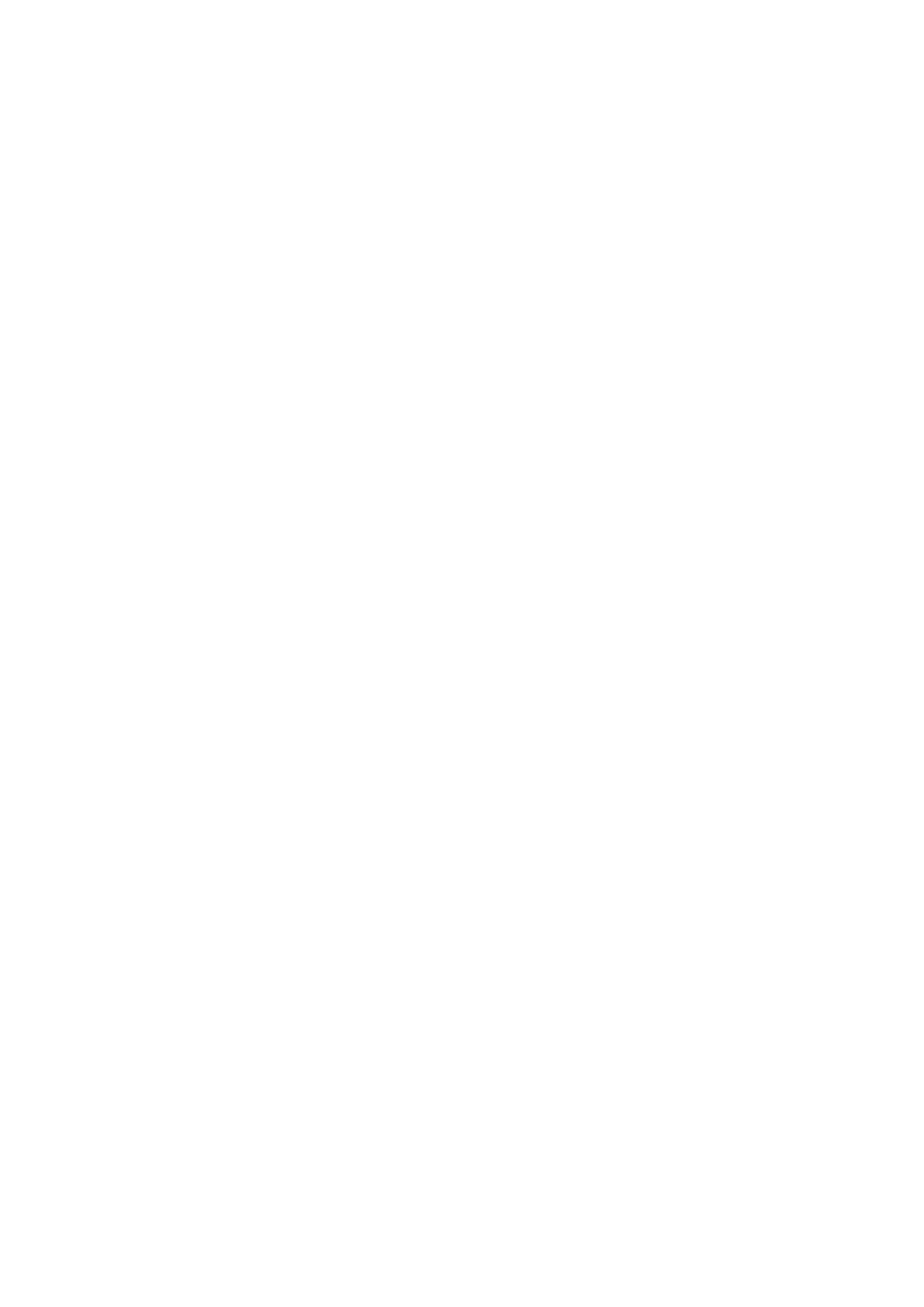## **In the case of Kiril Ivanov v. Bulgaria,**

The European Court of Human Rights (Fifth Section), sitting as a Chamber composed of:

Angelika Nußberger, *President*, Erik Møse, André Potocki, Síofra O'Leary, Gabriele Kucsko-Stadlmayer, Lәtif Hüseynov, *judges*, Maiia Rousseva, ad hoc *judge*,

and Claudia Westerdiek, *Section Registrar*,

Having deliberated in private on 5 December 2017,

Delivers the following judgment, which was adopted on that date:

# PROCEDURE

1. The case originated in an application (no. 17599/07) against the Republic of Bulgaria lodged with the Court on 16 March 2007 under Article 34 of the Convention for the Protection of Human Rights and Fundamental Freedoms ("the Convention") by a Bulgarian national, Mr Kiril Kostadinov Ivanov ("the applicant").

2. The applicant was represented by Mr K. Kanev, chairman of the Bulgarian Helsinki Committee, a non-governmental organisation based in Sofia, and by Mr S. Ovcharov, a lawyer working with the Bulgarian Helsinki Committee and practising in Sofia. On 15 January 2016 the President of the Section gave Mr Kanev leave to represent the applicants in all pending and future cases in which he personally acts as a representative (Rule 36 § 4 (a) *in fine* of the Rules of Court). The Bulgarian Government ("the Government") were represented by their Agent, Ms R. Nikolova of the Ministry of Justice.

<span id="page-2-1"></span>3. In his original application, the applicant alleged that a rally planned for 30 September 2006 in whose organisation he had taken part had been banned by the authorities, and that he had not had an effective domestic remedy in respect of that. This, he alleged, had been due to the Macedonian ethnic consciousness of the people who had intended to take part in it. In follow-up submissions filed with the Court on 28 November 2007, the applicant alleged that another rally, planned for 12 September 2007, which he had also helped organise, had been banned by the authorities for the same reasons.

<span id="page-2-0"></span>4. On 18 December 2012 the Government were given notice of the application. In his observations in reply to those of the Government, filed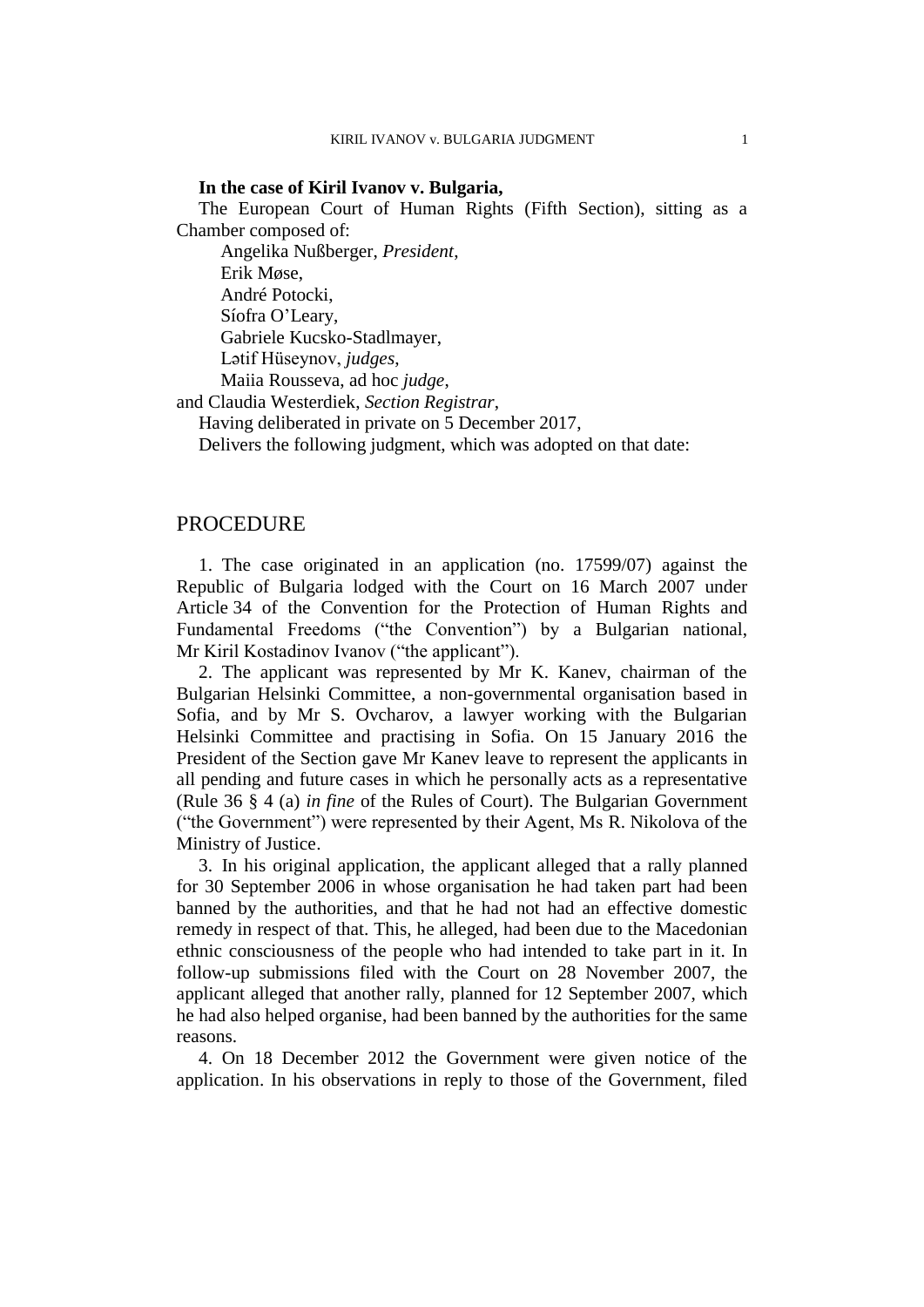with the Court on 21 June 2013, the applicant in addition alleged that he had not had an effective domestic remedy in respect of the second rally either.

5. On 12 April 2015 Mr Yonko Grozev, the judge elected in respect of Bulgaria, withdrew from sitting in the case (Rule 28 § 3). Accordingly, on 19 October 2017 the President selected Ms Maiia Rousseva as *ad hoc* judge from the list of five persons whom the Republic of Bulgaria had designated as eligible to serve in that office (Article 26 § 4 of the Convention and Rule 29 § 1 (a)).

# THE FACTS

# I. THE CIRCUMSTANCES OF THE CASE

6. The applicant was born in 1942 and lives in Blagoevgrad.

## **A. Background**

7. The background to the banning of the two rallies at issue in the present case has been set out in detail in the judgments in the following cases: *Stankov and the United Macedonian Organisation Ilinden v. Bulgaria*, nos. 29221/95 and 29225/95, ECHR 2001-IX; *United Macedonian Organisation Ilinden and Ivanov v. Bulgaria*, no. 44079/98, 20 October 2005; *United Macedonian Organisation Ilinden-PIRIN and Others v. Bulgaria*, no. 59489/00, 20 October 2005; *Ivanov and Others v. Bulgaria*, no. 46336/99, 24 November 2005; *United Macedonian Organisation Ilinden and Others v. Bulgaria*, no. 59491/00, 19 January 2006; *United Macedonian Organisation Ilinden and Ivanov v. Bulgaria (no. 2)*, no. 37586/04, 18 October 2011; *United Macedonian Organisation Ilinden and Others v. Bulgaria (no. 2)*, no. 34960/04, 18 October 2011; *Singartiyski and Others v. Bulgaria*, no. 48284/07, 18 October 2011; and *United Macedonian Organisation Ilinden-PIRIN and Others v. Bulgaria (no. 2)*, nos. 41561/07 and 20972/08, 18 October 2011.

<span id="page-3-0"></span>8. The applicant was one of the applicants in *Ivanov and Others* (cited above). He is the brother of Mr Yordan Kostadinov Ivanov, who was one of the applicants in *United Macedonian Organisation Ilinden and Ivanov*, *United Macedonian Organisation Ilinden and Others*, *United Macedonian Organisation Ilinden and Ivanov (no. 2)*, and *United Macedonian Organisation Ilinden and Others (no. 2)* (all cited above).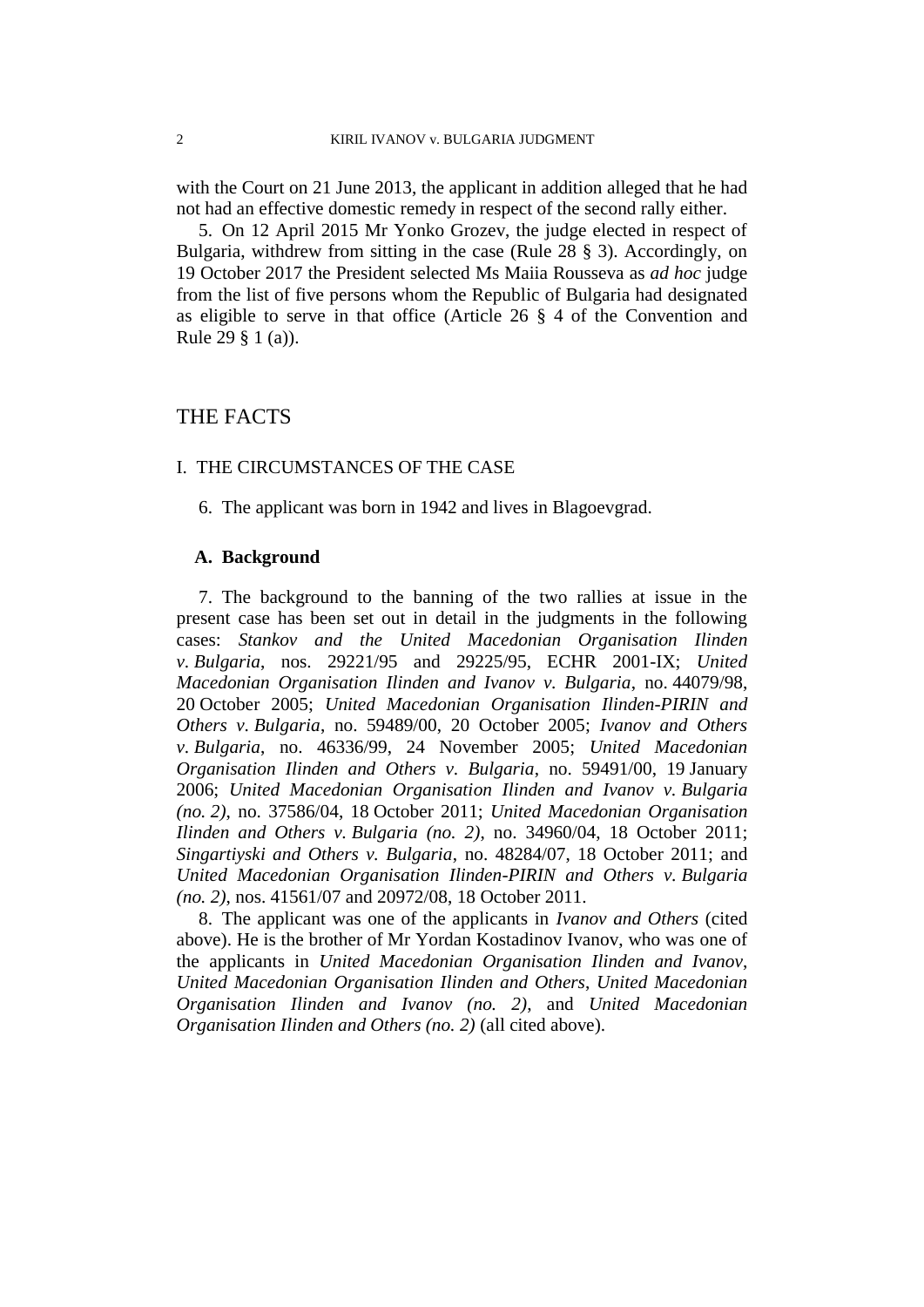#### **B. Rallies in September 2006**

### *1. Rally planned for 30 September 2006*

<span id="page-4-1"></span>9. On 15 September 2006 the applicant, acting on behalf of the unregistered organisation the Macedonian Initiative Committee, notified Blagoevgrad's mayor that the Committee intended to stage a rally at 4 p.m. on 30 September 2006 in Macedonia Square to commemorate the eightysecond anniversary of "the day of the genocide of Macedonians in Bulgaria – 12 September 1924". The rally would consist of the laying of wreaths and flowers and the reading of a short address.

<span id="page-4-3"></span>10. The same day the mayor replied to the applicant that the rally could not proceed as the municipality had planned an event in Macedonia Square for the same date – a concert marking the Day of Music. That parallel event made the staging of the rally impossible.

<span id="page-4-2"></span>11. On 18 September 2006, again acting on behalf of the Macedonian Initiative Committee, the applicant sought judicial review of the mayor's decision. He argued that under the applicable international-law agreements, that organisation was entitled to stage peaceful rallies without being registered.

<span id="page-4-4"></span>12. In a final decision of 19 September 2006, the Blagoevgrad District Court held that the application was admissible and that the mayor's decision was amenable to judicial review. However, it went on to find that the mayor's decision was lawful, because there was a risk that the rights and freedoms of others might be infringed. It was not appropriate to hold the rally, which, in view of its intended theme, was political in character, alongside the municipality's event. The performance of musical works could not at all be reconciled with political addresses. It was not proper to force music lovers to listen to political speeches and declarations, especially ones not accepted unequivocally by Bulgarian society, which was particularly sensitive to assertions that a Macedonian minority existed in Bulgaria and that its rights were being infringed.

13. As a result, the Macedonian Initiative Committee called off the rally. The applicant submitted that he was not aware of whether the municipality's event had in fact taken place. He had made a request for information in that connection under freedom-of-information laws, but had not received a reply. The municipality's cultural calendar for 2006 showed that the concert marking the Day of Music had been scheduled for 1 October rather than 30 September 2006.

# *2. Rally planned for 12 September 2006*

<span id="page-4-0"></span>14. An earlier attempt by the United Macedonian Organisation Ilinden ("Ilinden"), an unregistered association based in south-western Bulgaria, in an area known as the Pirin region or the geographic region of Pirin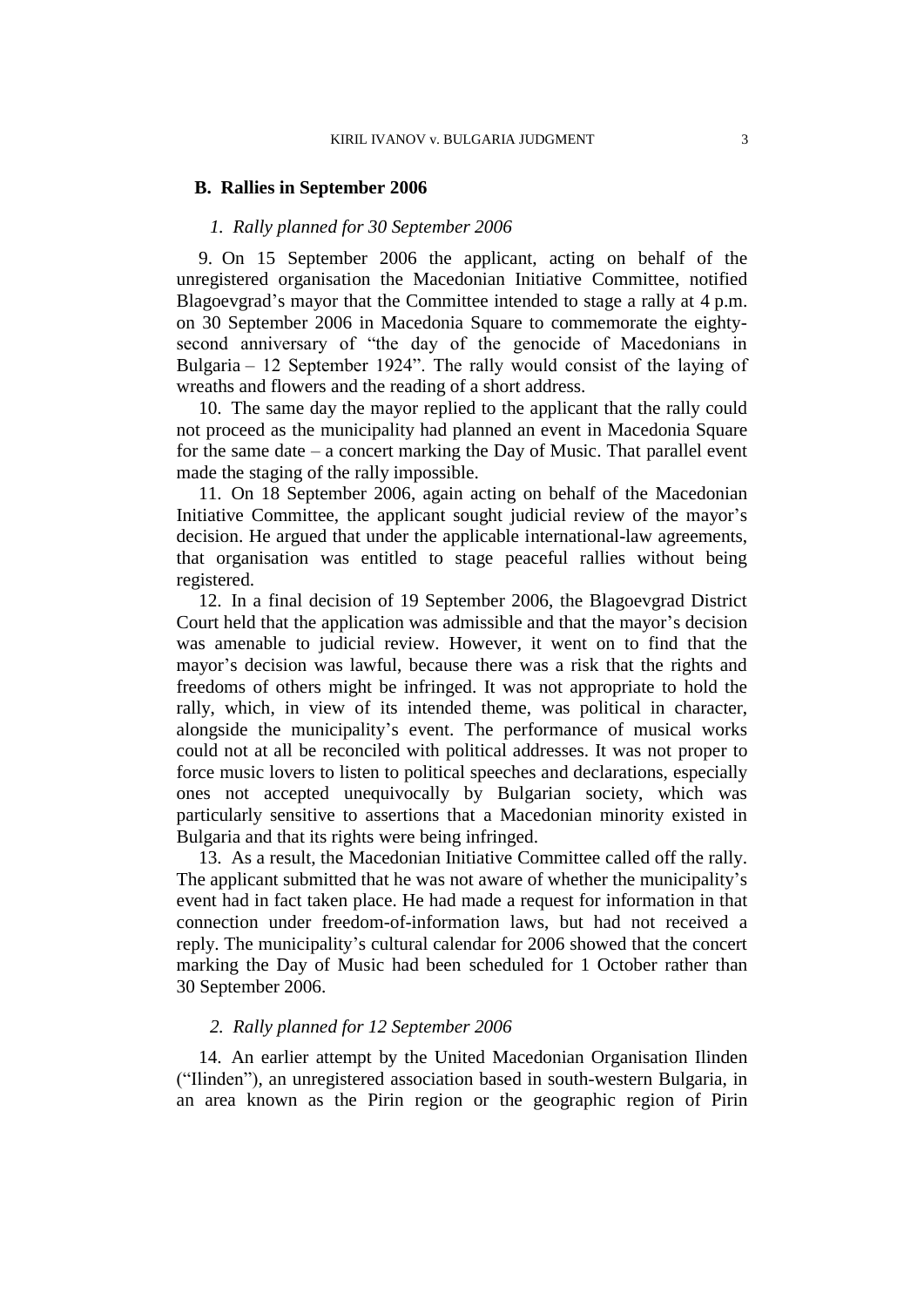Macedonia, to organise a similar rally on 11 or 12 September 2006 had also been fruitless. Blagoevgrad's mayor had banned that rally, and a legal challenge to his decision had been dismissed by the Blagoevgrad District Court on 8 September 2006 (see *United Macedonian Organisation Ilinden and Ivanov (no. 2)*, cited above, §§ 58-63).

# **C. Rally on 12 September 2007**

<span id="page-5-0"></span>15. The circumstances relating to the rally organised by Ilinden on 12 September 2007 are set out in *United Macedonian Organisation Ilinden and Ivanov (no. 2)* (cited above, §§ 90-95) in the following way:

"90. On 28 August 2007 Ilinden notified the Mayor of Blagoevgrad of its intention to stage a rally on Macedonia Square, in front of Gotse Delchev's monument, at 4.30 p.m. on 12 September 2007. The event, which was to mark the anniversary of 'the genocide against the Macedonians', would consist of the laying of a wreath and flowers on the monument and a short speech. It would last one hour.

91. On 29 August 2007 the Mayor replied that the notification could not be examined as Ilinden had not produced documents proving its official registration. It was thus impossible to identify the 'managing bodies of [the] event'. Moreover, the municipality had planned an event on Macedonia Square for the same date, a children's holiday under the name 'Hello, school', to mark the beginning of the school year, which made the holding of the rally impossible.

92. On 30 August 2007 Ilinden sought judicial review by the newly created Blagoevgrad Administrative Court ..., reiterating the arguments raised in its previous applications. In a decision of 30 August 2007 the Blagoevgrad Administrative Court found that under the 1990 Meetings and Marches Act, which was *lex specialis* in relation to the general rules of administrative procedure, the court competent to examine an application for judicial review of a Mayor's decision to ban a rally was the district court. It therefore sent the file to the Blagoevgrad District Court.

93. In a final decision of 5 September 2007 the Blagoevgrad District Court dismissed the application. It held that, while the lack of registration did not amount to sufficient grounds to prohibit the rally, the fact that another event, likely to draw a number of people, many of whom were children, was due to take place on the same date in Macedonia Square was enough to justify the ban. In the court's view, it was inopportune to allow two wholly different events to be staged at the same time and place.

94. According to the applicants, no school event took place at 4 p.m. on 12 September 2007 on Macedonia Square. When a number of members and supporters of Ilinden gathered in front of the American University in Blagoevgrad at about 5 p.m., they were stopped by the police and a number of them were arrested. They were taken to a police station, held for about three hours and charged with committing administrative offences for having tried to take part in a banned rally.

95. On 22 October 2007 the deputy Mayor of Blagoevgrad imposed administrative punishments (fines of 200 Bulgarian levs (102.26 euros) each) on [Mr Yordan Kostadinov Ivanov] and on a number of members of Ilinden for having taken part in a banned rally, in breach of a public-order regulation issued by the Blagoevgrad Municipal Council. All of them sought judicial review. In a series of judgments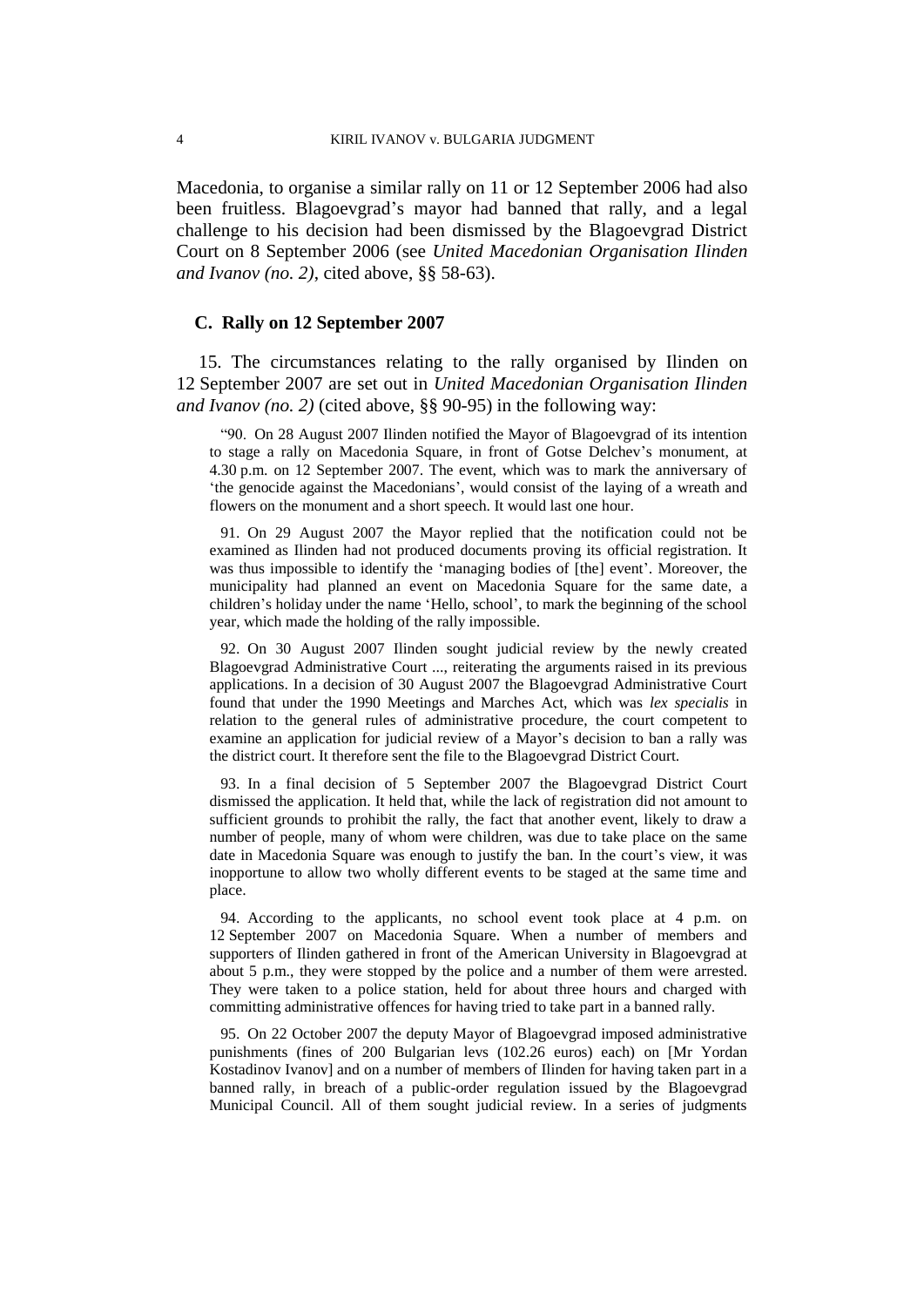delivered on 18 and 19 February, 11 March, and 22 and 29 May 2008 the Blagoevgrad District Court annulled the fines. In some of the judgments it found that they were invalid, as under the applicable rules the deputy Mayor had no power to impose administrative punishments. In other judgments the court found that the deputy Mayor's decisions were defective because they did not specify which administrative offences had been committed. In others it held that although the Mayor's ban on the rally planned for 12 September 2007 was legally binding, the actions of the members of Ilinden on that date had not amounted to the staging of a rally, as they had been too few and had not tried to wave banners and make speeches, but merely to lay flowers on Gotse Delchev's monument. The court went on to say that every person, regardless of their political convictions, had the right to honour the memory of national heroes in peace."

<span id="page-6-0"></span>16. It was the applicant who acted on behalf of Ilinden in its dealings with Blagoevgrad's mayor and the courts in relation to that rally.

#### II. RELEVANT DOMESTIC LAW AND PRACTICE

17. The relevant domestic law and practice have been set out in *United Macedonian Organisation Ilinden and Ivanov (no. 2)* (cited above, §§ 107-12).

# THE LAW

# I. STRIKING OUT OF PART OF THE APPLICATION

# **A. The parties' submissions**

18. The Government submitted that in *United Macedonian Organisation Ilinden and Ivanov (no. 2)* (cited above) the Court had already given a broad ruling in relation to interference by the authorities with rallies organised by Ilinden. It was therefore not warranted to take up the same issue in a case brought by an individual claiming to have himself suffered a breach of his rights under Article 11 of the Convention. Although the applicant had not been a party to that earlier case, he did not have any separate legal interest requiring protection, and could not claim that he had suffered separate damage calling for an award of just satisfaction. Nor did the case concern a continuing breach, so as to require consecutive rulings by the Court.

19. The applicant submitted that since in *United Macedonian Organisation Ilinden and Ivanov (no. 2)* (cited above) the Court had already examined the authorities' actions in relation to the rally on 12 September 2007 and found a breach of Article 11 of the Convention, it was no longer justified to examine that complaint. By contrast, his complaint under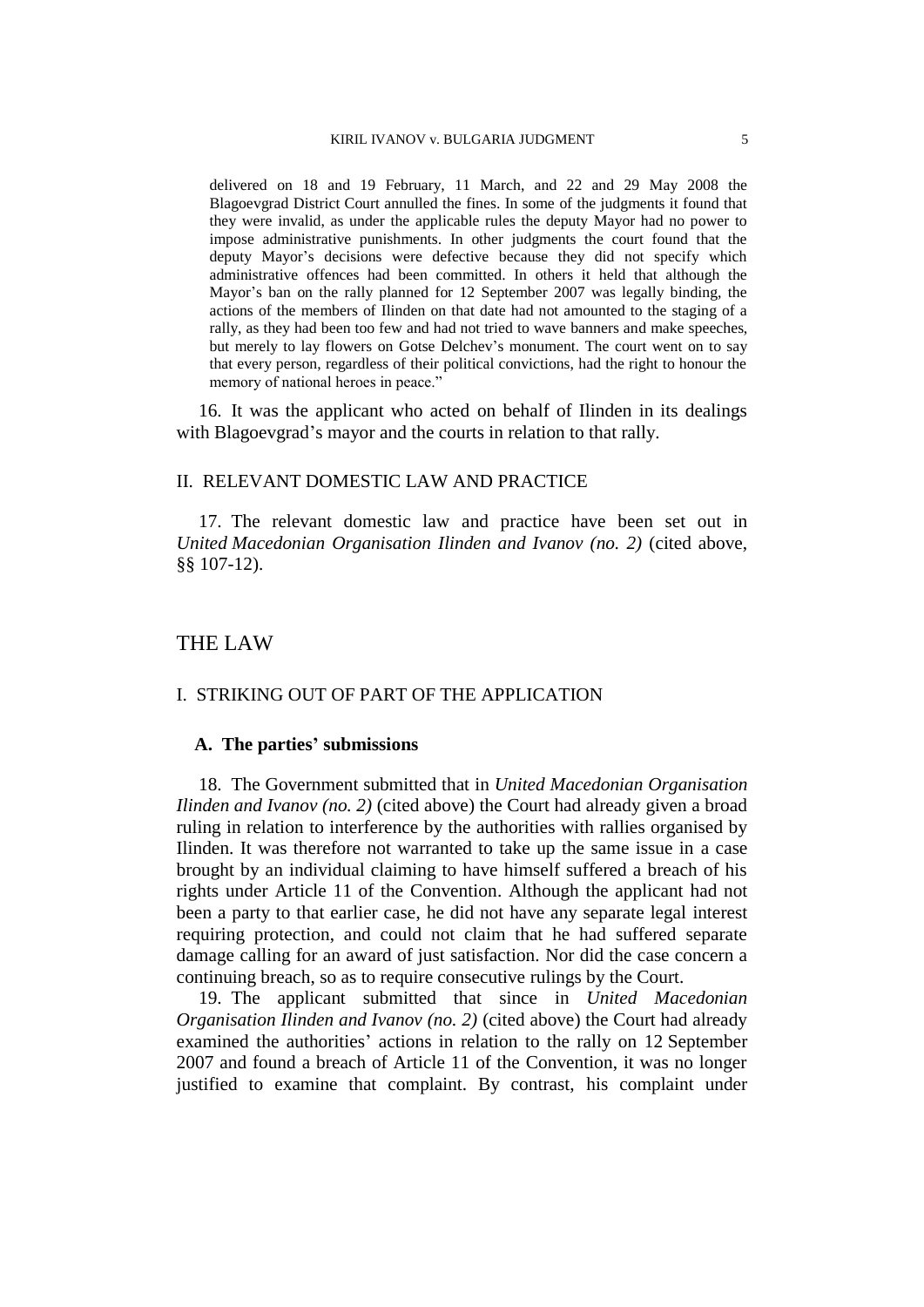Article 14 of the Convention in conjunction with Article 11 in relation to that rally still required examination.

20. The applicant went on to say that the rally planned for 30 September 2006 had had nothing to do with Ilinden. It had been planned by the Macedonian Initiative Committee, which was a separate organisation. He therefore maintained his complaints under Articles 11 and 14 of the Convention in relation to that rally. He stated that he also maintained his complaints under Article 13 of the Convention in relation to both rallies.

# **B. The Court's assessment**

21. In *United Macedonian Organisation Ilinden and Ivanov (no. 2)* (cited above, §§ 58-63, 90-95 and 126-37) the Court examined events which had unfolded concomitantly with the applicant's dealings with the authorities in connection with the rally planned for 30 September 2006 (see paragraph [14](#page-4-0) above), as well as the events surrounding the rally on 12 September 2007 (see paragraph [15](#page-5-0) above).

22. It does not however follow that the present application is "substantially the same as a matter that has been examined by the Court" within the meaning of Article 35 § 2 (b) of the Convention.

<span id="page-7-0"></span>23. With respect to the rally on 30 September 2006, the application concerns facts which are related to but do not coincide with those examined in that earlier case. The rally under consideration there was planned by Ilinden and was due to take place on 11 or 12 September 2006, whereas the rally at issue here was planned by a different organisation, the Macedonian Initiative Committee, and was due to take place two and half weeks later, on 30 September 2006. Moreover, both Blagoevgrad's mayor and the Blagoevgrad District Court gave separate decisions in relation to the two rallies (see paragraphs [9](#page-4-1)[-14](#page-4-0) above, and *United Macedonian Organisation Ilinden and Ivanov (no. 2)*, cited above, §§ 58-63). Last but not least, the applicants in the two cases are different: Ilinden and the applicant's brother in the earlier one, and the applicant in the one under consideration (see paragraph [8](#page-3-0) above).

24. As regards the rally on 12 September 2007, the facts examined in *United Macedonian Organisation Ilinden and Ivanov (no. 2)* (cited above, §§ 90-95) and here were indeed the same (see paragraph [15](#page-5-0) above). However, the applicants in that case and in this one are different. For an application to be "substantially the same as a matter that has already been examined by the Court", it must not only concern substantially the same facts and complaints but also be introduced by the same persons (see *Varnava and Others v. Turkey* [GC], nos. 16064/90 and 8 others, § 118, ECHR 2009; *Berdzenishvili and Others v. Russia*, nos. 14594/07 and 6 others, § 37, 20 December 2016; *Dzidzava v. Russia*, no. 16363/07, § 65,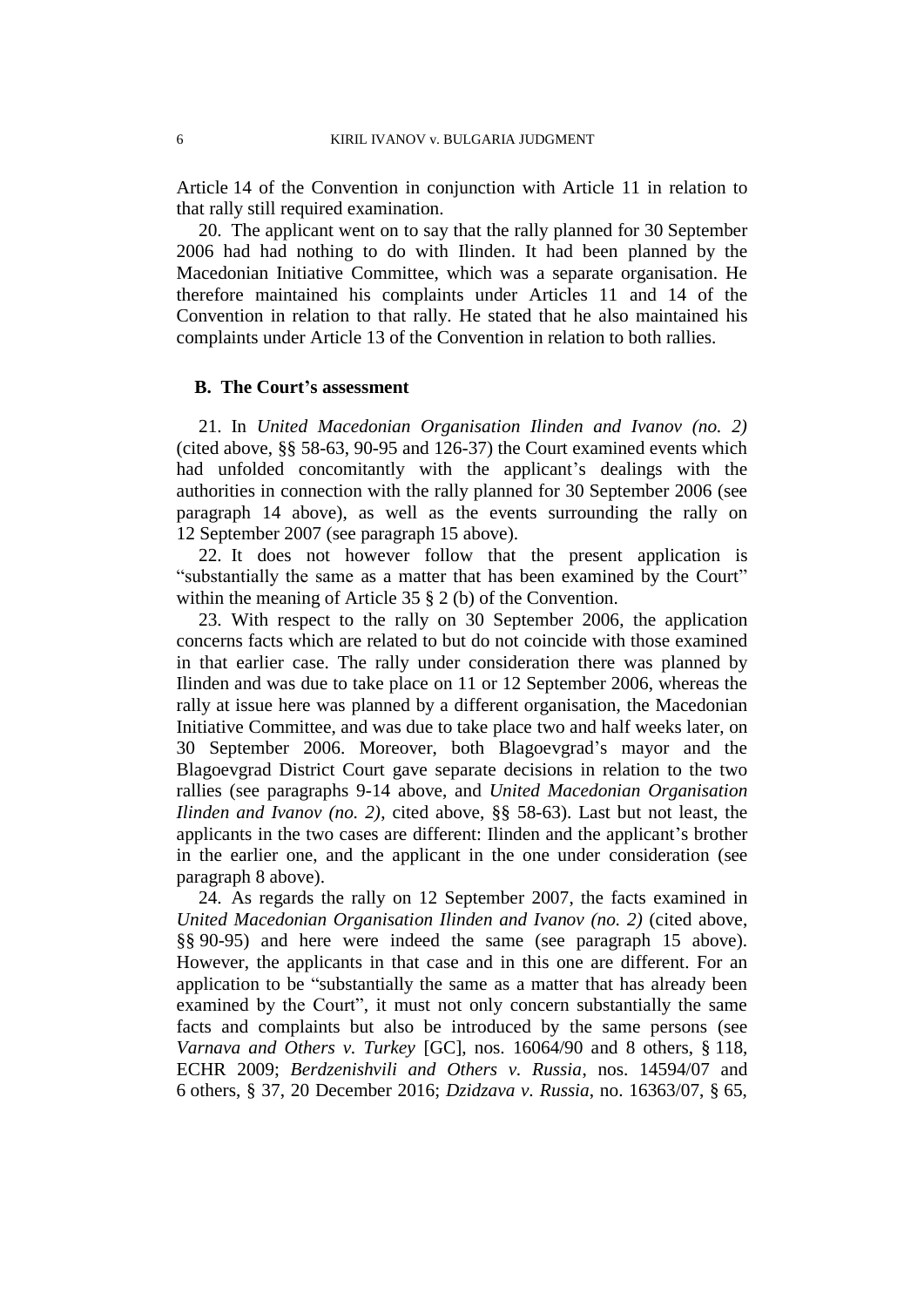20 December 2016; and *Shioshvili and Others v. Russia*, no. 19356/07, § 47, 20 December 2016).

25. Nevertheless, the fact that the Court has already dealt with the events relating to the rally on 12 September 2007 in that earlier case gives rise to the further question of whether the applicant's complaints in relation to those events should be struck out under Article 37 § 1 (c) of the Convention.

26. Under the terms of that provision, "[t]he Court may at any stage of the proceedings decide to strike an application out of its list of cases where the circumstances lead to the conclusion that ... for any other reason established by [it], it is no longer justified to continue the examination of the application."

27. It is clear from the Court's case-law that the power to strike out under Article 37 § 1 can be exercised with respect to parts of an application as well (see, for example, *Sisojeva and Others v. Latvia* (striking out) [GC], no. 60654/00, § 104, ECHR 2007-I).

28. The wording of Article 37 § 1 (c) shows that the Court has considerable leeway in identifying the reasons why it is no longer justified to examine an application. Although those reasons must invariably reside in the particular circumstances of the case, they can be quite diverse (see *Association SOS Attentats and de Boery v. France* [GC] (dec.), no. 76642/01, § 37, ECHR 2006-XIV).

29. One such reason may be that, owing to the nature of the breach and of the measures required to put it right, the Court's ruling in an earlier case relating to the same facts but lodged by a different applicant has dealt sufficiently with the relevant issues, and that it would hence be superfluous to examine the matter again at the instance of another applicant who has a sufficiently close link with the applicant in the earlier case.

30. Thus, in a case which concerned interference by the authorities in the affairs of the Bulgarian Orthodox Church the Court struck out follow-up applications. In its judgments in the leading case, *Holy Synod of the Bulgarian Orthodox Church (Metropolitan Inokentiy) and Others v. Bulgaria* (nos. 412/03 and 35677/04, 22 January 2009 (merits) and 16 September 2010 (just satisfaction)), it had found that between 2003 and 2004 the authorities had interfered with that Church's internal organisation in breach of Article 9 of the Convention, and that this breach had affected every active member of the religious community in question. At the same time, the Court had not awarded damages to the individual applicants, but only to the applicant organisation, noting that its claims had been made on behalf of its religious community. The Court had also held that no individual measures were required to execute its judgment (merits judgment, §§ 102 and 114, and just satisfaction judgment, §§ 23-46, both cited above). In the follow-up case, *Pantusheva and Others v. Bulgaria* ((dec.), nos. 40047/04 and 33 others, 5 July 2011), in which several hundred Christian Orthodox believers who regularly attended church services and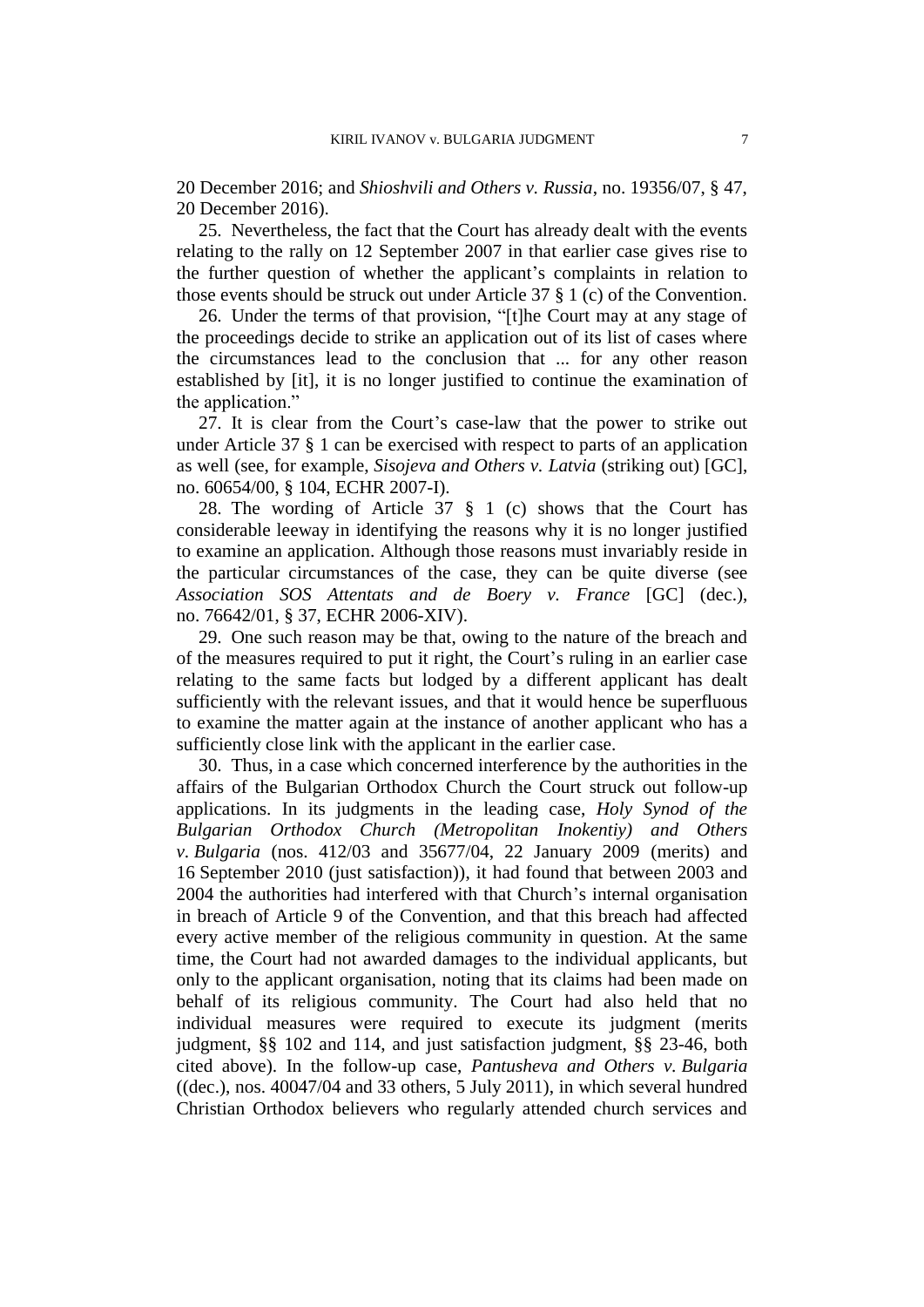took part in the life of the religious community had raised identical complaints in relation to the same events, the Court struck out the applications under Article 37  $\S$  1 (c), chiefly on the basis that in the leading case it had already discharged its duty under Article 19 of the Convention to ensure the observance of the engagements undertaken by Bulgaria, and that nothing was to be gained if it were to repeat its findings in a series of comparable or even identical cases (ibid., §§ 56-57). The Court also took into account the nature of the breach and its effects on the individual applicants (ibid., § 59).

31. The situation at hand is similar to that in *Pantusheva and Others* (cited above). In *United Macedonian Organisation Ilinden and Ivanov (no. 2)* (cited above, §§ 126-27), the Court found that the mayor's decision to ban the rally on 12 September 2007 had amounted to a restriction of the right of freedom of assembly of Ilinden and its chairman under Article 11 of the Convention because it had had a "chilling effect on the individuals concerned and on the other participants in the rall[y]". The Court therefore found a violation of Article 11. Its findings thus covered the effect which the ban had had on the applicant, who had been acting on Ilinden's behalf in its dealings with the authorities in relation to that rally (see paragraph [16](#page-6-0) above). The finding of violation and the joint award which the Court made to Ilinden and its chairman in respect of non-pecuniary damage (ibid., § 141) must also be regarded as encompassing any damage suffered by the applicant, who had been acting on the organisation's behalf.

32. It follows that in *United Macedonian Organisation Ilinden and Ivanov (no. 2)* (cited above) the Court already discharged its duty under Article 19 of the Convention to ensure the observance of the engagements undertaken by Bulgaria under Article 11 of the Convention with respect to the rally on 12 September 2007, and that nothing is to be gained if it were to repeat those findings here. Since the applicant's related complaint under Article 14 of the Convention does not require separate examination (see paragraphs [68-](#page-16-0)[71](#page-17-0) below), the fact that no such complaint was raised or determined in that earlier case does not alter that conclusion. Nor can the applicant claim to have suffered additional damage in connection with that rally that calls for a separate award of just satisfaction. It is therefore no longer justified to continue examining these two complaints. There is no need to determine whether this also applies to the complaint under Article 13 of the Convention relating to the rally planned for 12 September 2007, as it is in any event inadmissible (see paragraphs [4](#page-2-0) above and [50](#page-13-0)[-52](#page-13-1) below).

33. No reason relating to respect for human rights as defined in the Convention requires the Court to continue examining this part of the application under Article 37 § 1 *in fine*.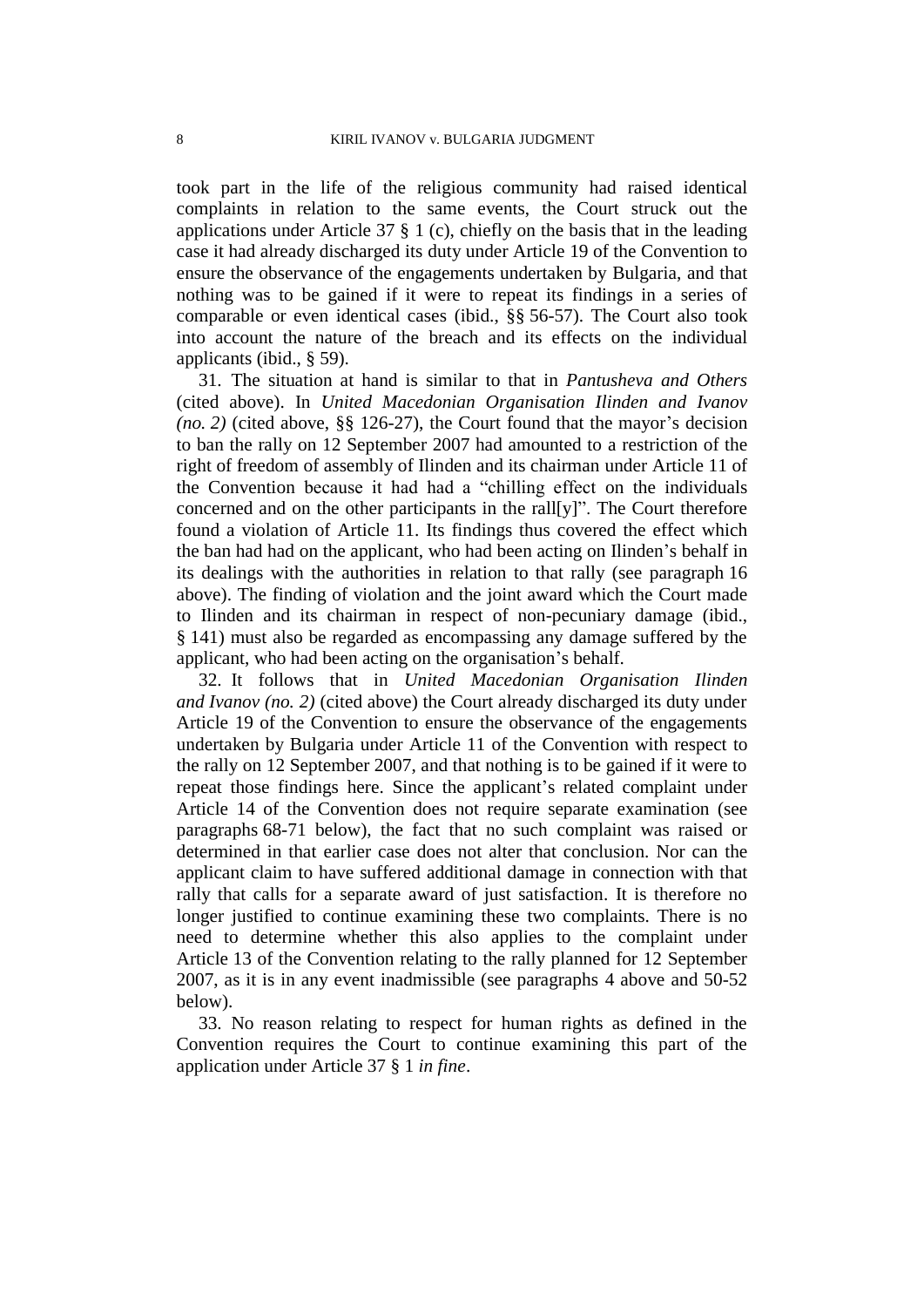34. Accordingly, the complaints under Article 11 and 14 of the Convention which relate to the rally on 12 September 2007 are to be struck out of the Court's list of cases under Article 37 § 1 (c) of the Convention.

# II. ALLEGED VIOLATION OF ARTICLE 11 OF THE CONVENTION

35. The applicant complained that the rally planned for 30 September 2006 had been banned. He relied on Article 11 of the Convention, which provides, in so far as relevant:

"1. Everyone has the right to freedom of peaceful assembly ...

2. No restrictions shall be placed on the exercise of [this right] other than such as are prescribed by law and are necessary in a democratic society in the interests of national security or public safety, for the prevention of disorder or crime, for the protection of health or morals or for the protection of the rights and freedoms of others..."

# **A. Admissibility**

#### *1. The parties' submissions*

36. The Government submitted that since the notice which the applicant had given to the mayor had concerned a rally sought to be organised by a non-governmental organisation rather than by him personally, he could not complain in his personal capacity in relation to that rally. His complaint was hence incompatible *ratione personae* with the provisions of the Convention.

37. The applicant submitted that the Court regularly examined under Article 11 complaints lodged by individuals on behalf of groups. It was clear that the organisers of rallies were personally affected by restrictions on their conduct.

# *2. The Court's assessment*

38. The Court already found that the complaint relating to the rally planned for 30 September 2006 is not "substantially the same" as the matter examined in *United Macedonian Organisation Ilinden and Ivanov (no. 2)* (cited above, §§ 58-63 and 126-37) (see paragraph [23](#page-7-0) above). It is therefore not inadmissible under Article 35 § 2 (b) of the Convention.

<span id="page-10-0"></span>39. As for the complaint's compatibility *ratione personae* with the provisions of the Convention within the meaning of Article 35 § 3 (a), it should be noted that, under the Court's case-law, the right to freedom of assembly under Article 11 of the Convention can be exercised not only by the participants in a gathering but also by those who organise it, whether they be individuals or legal persons (see *Kudrevičius and Others v. Lithuania* [GC], no. 37553/05, § 91, ECHR 2015, with further references). Although when notifying the mayor about the rally planned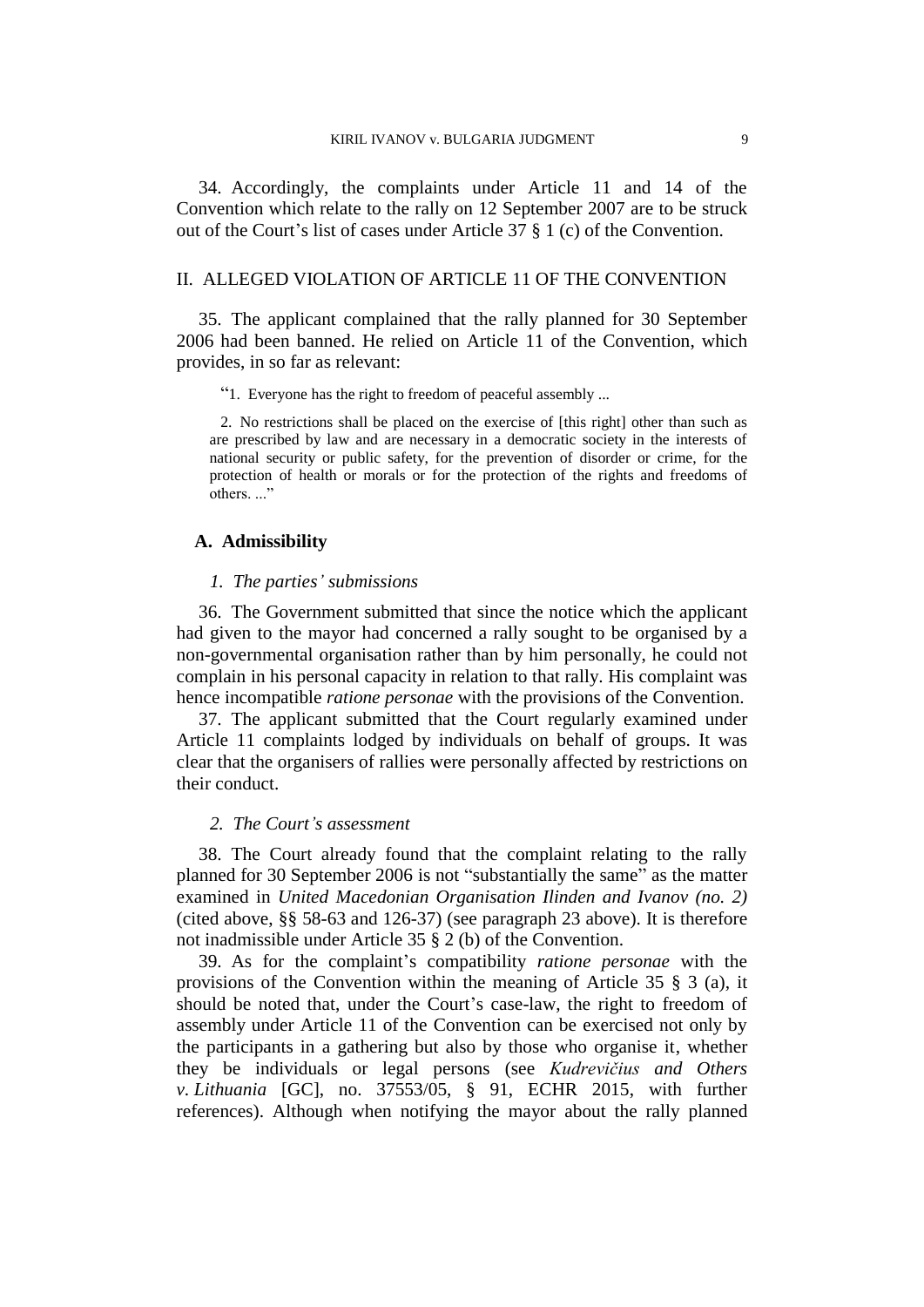for 30 September 2006 and when seeking judicial review of his decision to ban it the applicant purported to act on behalf of the unregistered Macedonian Initiative Committee, he was one of the rally's organisers (see paragraphs [9](#page-4-1) and [11](#page-4-2) above). He can therefore claim to be a victim with respect to the decision to ban the rally, and his complaint is compatible *ratione personae* with the provisions of the Convention (see *Stankov and the United Macedonian Organisation Ilinden*, nos. 29221/95 and 29225/95, Commission decision of 29 June 1998, unreported, and *Patyi and Others v. Hungary*, no. 5529/05, § 25, 7 October 2008).

40. The complaint is furthermore not manifestly ill-founded within the meaning of Article 35 § 3 (a) of the Convention or inadmissible on other grounds. It must therefore be declared admissible.

## **B. Merits**

#### *1. The parties' submissions*

41. The Government reiterated that the decision to ban the rally had not affected the applicant. In his dealings with the authorities, he had acted on behalf of an organisation rather than in his personal capacity. Nor had he been subjected to any sanctions in connection with the rally. Moreover, the right to freedom of assembly presupposed the existence of a group of people whose wish to hold a gathering had been restricted.

42. The Government went on to say that in upholding the mayor's decision to ban the rally, the Blagoevgrad District Court had not relied on the fact that the organisation staging the rally had not been registered – grounds previously found deficient by this Court – and therefore no issue arose under Article 11 of the Convention in relation to that aspect of its reasoning. That court had relied on public-order considerations and had had regard to the discretion enjoyed by the mayor in such matters. The rally planned for 30 September 2006 had coincided with an event planned by the municipality, and the mayor had been entitled to take measures to ensure that that event unfolded smoothly.

43. The applicant submitted that the decision to ban the rally had not corresponded to any pressing social need and had been disproportionate. Neither the mayor nor the court which had reviewed his decision had assessed the measure's necessity. That court had simply endorsed the mayor's reasoning. It had not sought to ascertain whether the planned rally and the municipal event would have taken place at the same time on 30 September 2006. For his part, the mayor had not proposed to the applicant to reschedule the rally for a different time.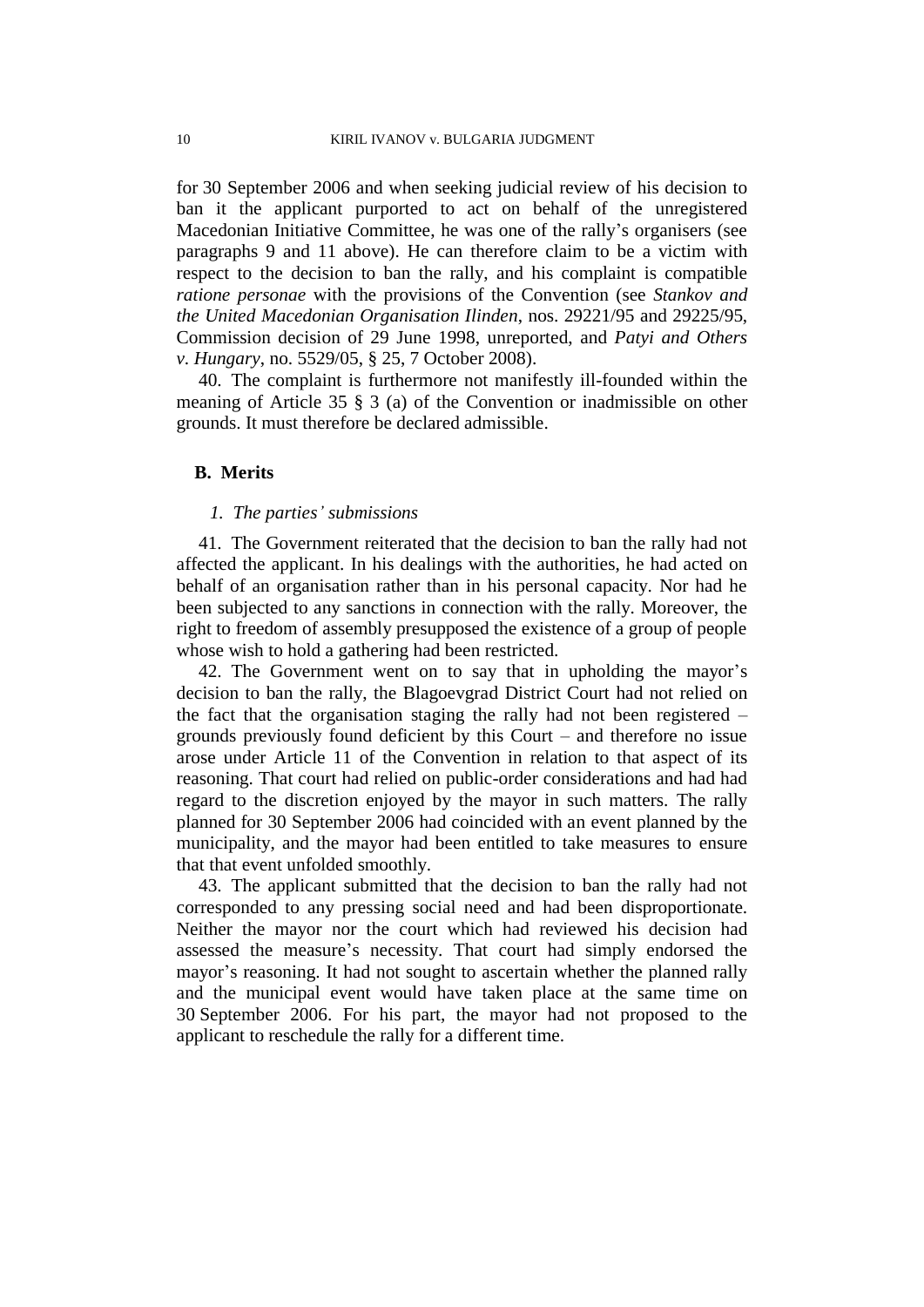#### *2. The Court's assessment*

<span id="page-12-1"></span>44. The Court has already found that the applicant, who was one of the rally's organisers, was personally affected by the mayor's decision to ban it (see paragraph [39](#page-10-0) above). For the same reasons, the Court considers that the ban amounted to a "restriction" of the applicant's right to peaceful assembly under Article 11 of the Convention. The fact that it was only the applicant who complained to the Court in that respect does not mean that that right is not in issue. The applicant was not proposing to hold a "solo demonstration" but to take part in a gathering with others (contrast *Novikova and Others v. Russia*, nos. 25501/07 and 4 others, § 91, 26 April 2016).

45. There is no need to examine whether the restriction was "prescribed by law" or pursued one or more of the aims set out in Article 11 § 2 because, even assuming that it was and did, it was in any event not "necessary in a democratic society" for the following reasons (see *United Macedonian Organisation Ilinden and Ivanov (no. 2)*, § 131, and *Singartiyski and Others*, § 45 *in fine*, both cited above).

46. The mayor and the court which upheld his decision justified the ban by reference to the holding of a municipal event at the same time and place and by the need to protect the participants in that event from being exposed to controversial statements on historical issues seen as sensitive (see paragraphs [10](#page-4-3) and [12](#page-4-4) above). In four materially identical cases such grounds have been found to be insufficient for the purposes of Article 11 § 2 (see *Stankov and the United Macedonian Organisation Ilinden*, §§ 106-07; *United Macedonian Organisation Ilinden and Ivanov*, §§ 113-14; *United Macedonian Organisation Ilinden and Ivanov (no. 2)*, § 133; and *Singartiyski and Others*, § 46, all cited above).

47. The domestic authorities provided no details regarding the logistical or security difficulties which two parallel events might have posed and, more importantly, the Government have not explained why justifications considered insufficient in previous cases should suffice in the instant one. In addition, it is noteworthy that on a previous occasion when the authorities did not ban a rally organised by Ilinden, they allowed a counterdemonstration to proceed on the same day (see *United Macedonian Organisation Ilinden and Ivanov*, cited above, § 115).

<span id="page-12-0"></span>48. The Court finds therefore that there has been a breach of Article 11 of the Convention.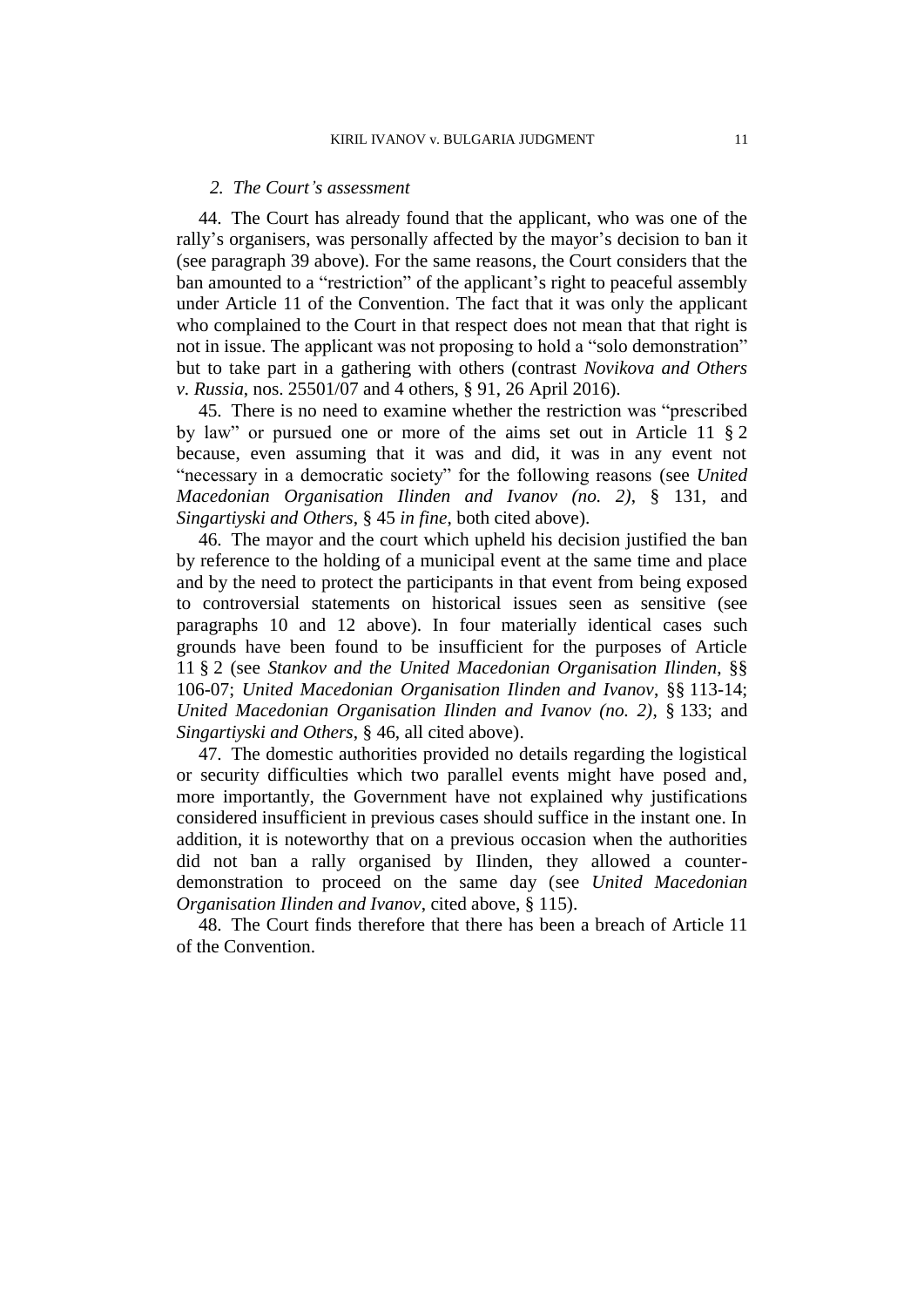# III. ALLEGED VIOLATION OF ARTICLE 13 OF THE CONVENTION

49. The applicant complained that he had not had an effective domestic remedy in respect of the alleged breaches of Article 11 of the Convention. He relied on Article 13 of the Convention, which provides as follows:

"Everyone whose rights and freedoms as set forth in [the] Convention are violated shall have an effective remedy before a national authority notwithstanding that the violation has been committed by persons acting in an official capacity."

## **A. Admissibility**

<span id="page-13-0"></span>50. In his original application, the applicant complained under Article 13 of the Convention in relation to the rally planned for 30 September 2006. In his follow-up submissions, which concerned the rally on 12 September 2007, he only raised complaints under Articles 11 and 14 of the Convention (see paragraph [3](#page-2-1) above). He complained under Article 13 that he had not had an effective remedy in relation to that rally for the first time in his observations in reply to those of the Government, filed with the Court on 21 June 2013 (see paragraph [4](#page-2-0) above).

51. According to the Court's case-law, the running of the six-month time-limit under Article 35 § 1 of the Convention with respect to complaints not featuring in the initial application is only interrupted when they are first submitted to the Court, and allegations made after the expiry of that timelimit can only be examined alongside the initial complaints if they constitute legal submissions relating to, or particular aspects of, those complaints (see *Fábián v. Hungary* [GC], no. 78117/13, § 94, 5 September 2017). The Court must verify these points even if they are not raised by the respondent Government (ibid., § 90), since it must monitor compliance with the six-month time-limit of its own motion (see, among other authorities, *Blokhin v. Russia* [GC], no. 47152/06, § 102, ECHR 2016).

<span id="page-13-1"></span>52. In this case, the applicant's allegations under Article 13 of the Convention concerned two separate decisions of the Blagoevgrad District Court: one relating to the rally planned for 30 September 2006 and another relating to the rally planned for 12 September 2007 (see paragraphs [12](#page-4-4) and [15](#page-5-0) above). Insofar as they concerned the latter, the allegations could not therefore be seen as an aspect of the initial complaint or legal submissions relating to it; they were rather a separate complaint under Article 13. That complaint was, however, first raised on 21 June 2013, many years after the rally planned for 12 September 2007 and the Blagoevgrad District Court's decision relating to it. It has therefore been introduced out of time and must be rejected in accordance with Article 35 §§ 1 and 4 of the Convention.

53. The complaint under Article 13 of the Convention relating to the rally planned for 30 September 2006 is, for its part, not manifestly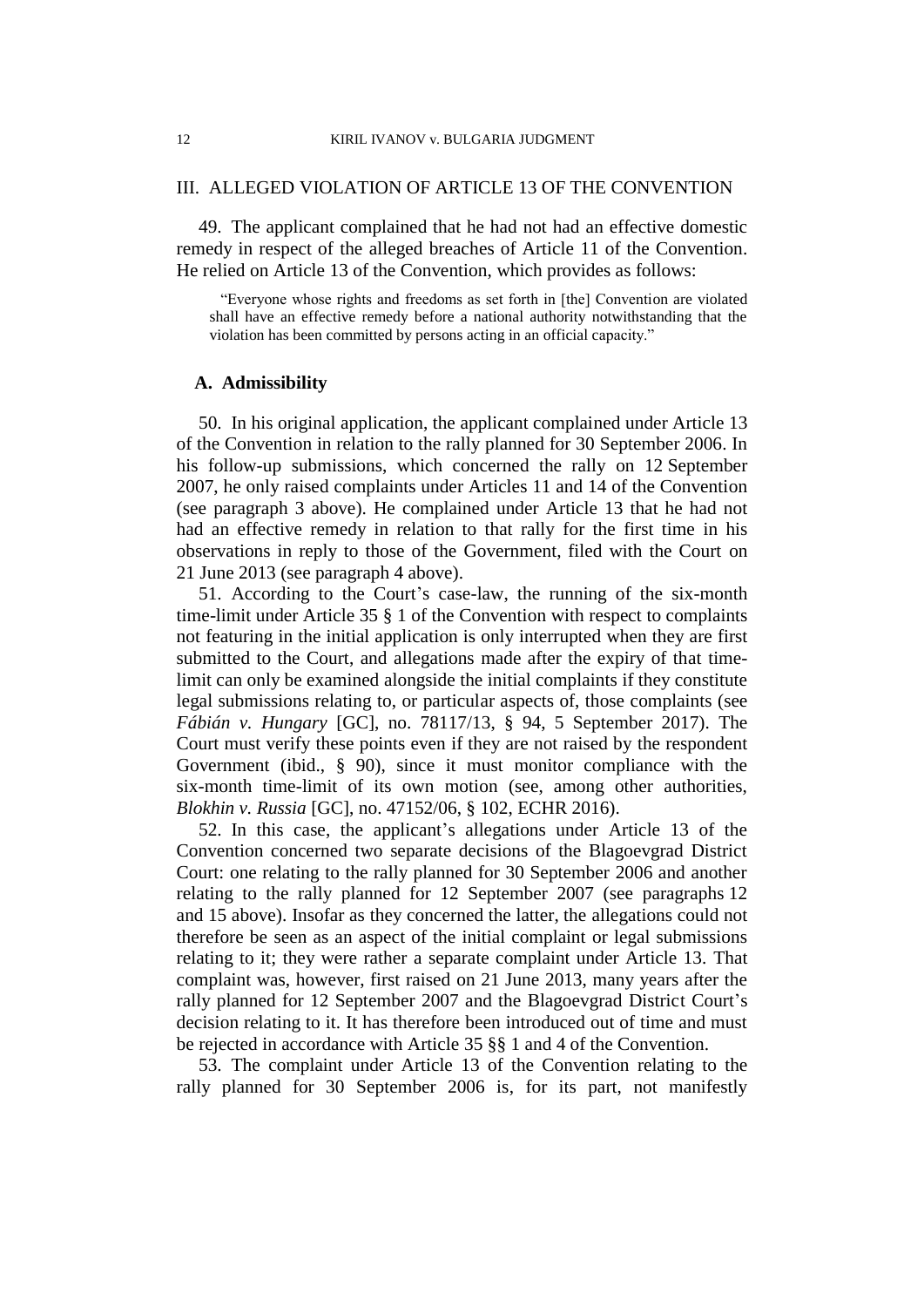ill-founded within the meaning of Article 35 § 3 (a) of the Convention or inadmissible on any other ground. It must therefore be declared admissible.

#### **B. Merits**

# *1. The parties' submissions*

54. The Government submitted that the applicant had had at his disposal two effective remedies.

<span id="page-14-0"></span>55. First, the mayor's decision had been amenable to judicial review. In support of their assertion that that remedy was effective, the Government submitted a 2012 decision of the Stara Zagora Administrative Court and a 2013 decision of the Montana Administrative Court which had annulled bans of rallies by reference to, *inter alia*, Article 11 of the Convention and on the basis that the mere fact that the rallies would have been an inconvenience to the participants in concurrent events or bystanders could not have justified banning them, as well as a 2011 decision of the Blagoevgrad Administrative Court which had annulled a ban of a postelection rally on the basis that the mayor had failed to provide any evidence in support of his conclusion that there had been a risk of violence.

56. Secondly, it had been open to the applicant to bring a claim for damages under section 1(1) of the State and Municipalities Liability for Damage Act 1988.

57. The applicant submitted that although it had been possible to seek judicial review of the mayor's decision, the Blagoevgrad District Court had not reviewed the way in which the mayor had assessed the facts, had not engaged with the applicant's arguments and had not examined the ban's necessity and proportionality, thus effectively rubber-stamping the mayor's decision. He observed that, as already noted by the Court, when examining claims for judicial review of decisions to ban Ilinden's rallies the courts in Pirin Macedonia had consistently ruled against Ilinden. A claim for judicial review of the mayor's decision had thus lacked any prospect of success, and could not therefore be seen as an effective remedy. A claim for damages under section 1(1) of the 1988 Act did not constitute an effective remedy either, because it would have likewise not stood a reasonable prospect of success and because it could only have resulted in an award of compensation.

## *2. The Court's assessment*

58. The Court already found that the applicant's rights under Article 11 had been infringed (see paragraph [48](#page-12-0) above). His grievance under that provision was therefore arguable and he was entitled to an effective remedy in respect of it (see *Ivanov and Others*, cited above, § 71).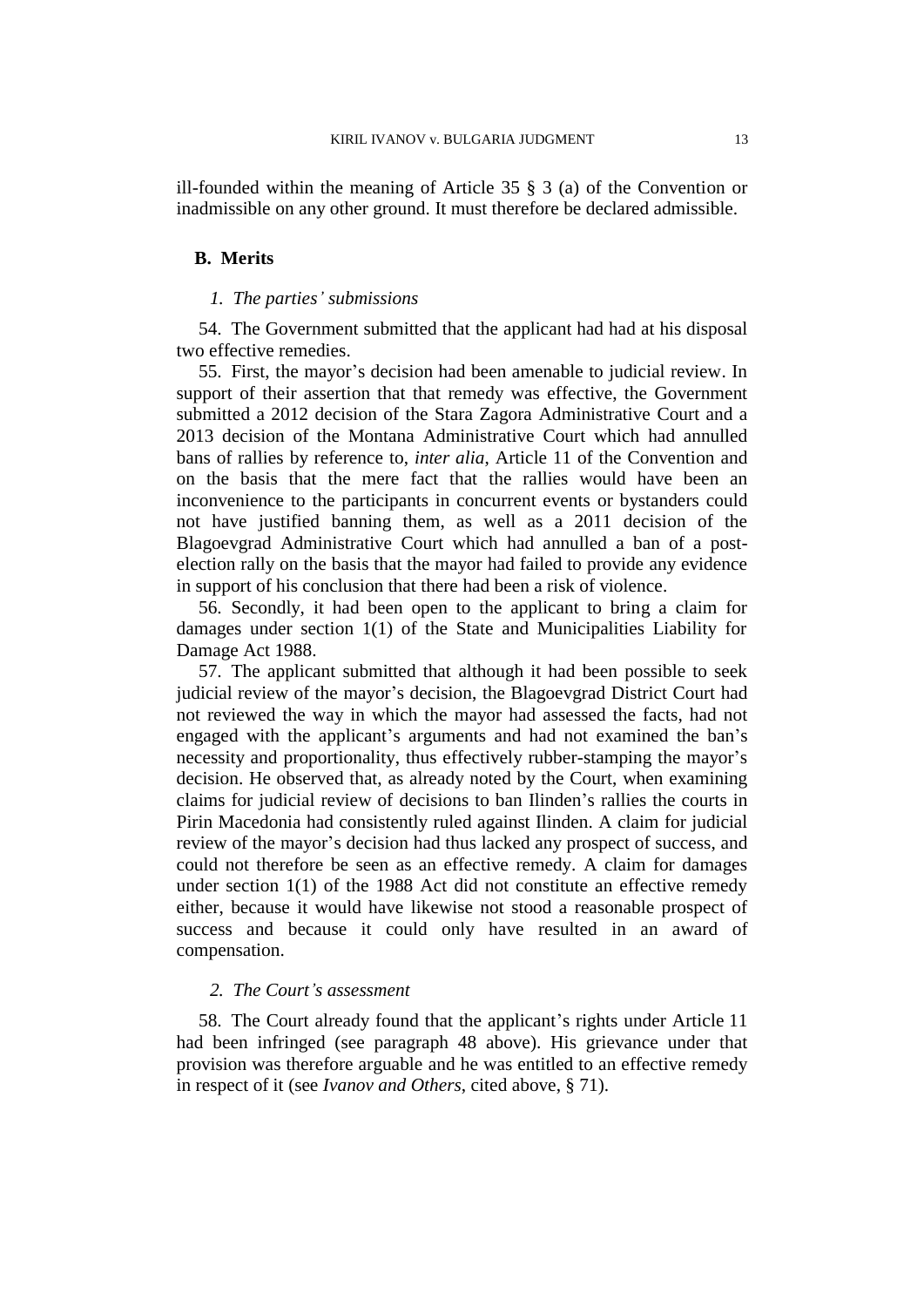59. The effective remedy required by Article 13 of the Convention is one where the national authority dealing with the case has to consider the substance of the Convention complaint, in line with the principles laid down in the Court's case-law. Thus, if it faces a complaint under Article 11 relating to the right of freedom of assembly, that authority must examine, *inter alia*, whether it is "necessary in a democratic society" to restrict that right with a view to attaining a legitimate aim under the second paragraph of that Article, and carry out a balancing exercise between that right and the interests on account of which it is being restricted, without automatically giving preference to those other interests (see *Lashmankin and Others v. Russia*, nos. 57818/09 and 14 others, §§ 343 and 356-58, 7 February 2017).

60. In this case, such balancing did not happen. The Blagoevgrad District Court did not explain why it considered that it was necessary in a democratic society to shield the participants in the parallel municipal event from the statements likely to be made in the course of the rally which the applicant sought to organise on the same day, or why it was impossible to reconcile the holding of the two events (see paragraph [12](#page-4-4) above). Given that at the time when that court dealt with the case an almost identical point had already been determined by this Court in two judgments against Bulgaria relating to materially indistinguishable facts (see *Stankov and the United Macedonian Organisation Ilinden*, §§ 106-07, and *United Macedonian Organisation Ilinden and Ivanov*, §§ 113-14, both cited above), that omission was striking. It sits in stark contrast with the reasoning given by the courts in the three cases cited by the Government (see paragraph [55](#page-14-0) above). The Blagoevgrad District Court's approach in this case thus fell short of the requirements of Article 13 of the Convention.

61. As for the possibility for the applicant to seek damages under section 1(1) of the 1988 Act, the Court notes that in *United Macedonian Organisation Ilinden and Ivanov (no. 2)* (cited above, § 121) and *Singartiyski and Others* (cited above, § 36), it found, with reference to Article 35 § 1 of the Convention, that such a claim could not be regarded as an effective remedy in respect of a complaint under Article 11 of the Convention relating to a ban on the holding of a rally because the Government had not shown that it would have stood a reasonable prospect of success and because, more importantly, it could not in itself provide adequate redress since it could only result in an award of compensation. In view of the close link between Article 35 § 1 and Article 13 of the Convention (see, as a recent authority, *Mocanu and Others v. Romania*  [GC], nos. 10865/09 and 2 others, § 220, ECHR 2014 (extracts)), those findings are equally valid under Article 13 of the Convention.

62. There has therefore been a breach of that provision.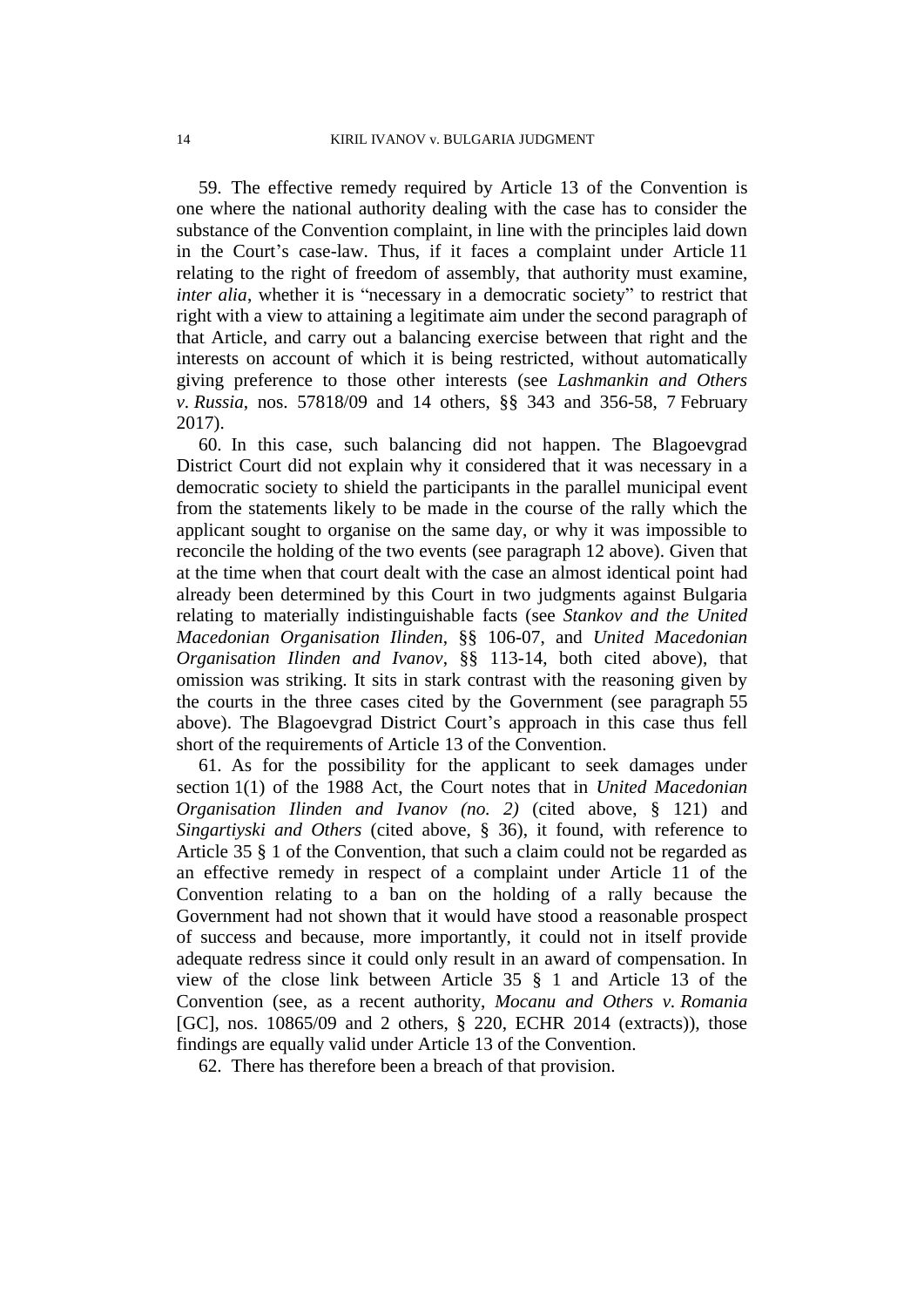# IV. ALLEGED VIOLATION OF ARTICLE 14 OF THE CONVENTION

63. The applicant complained that the restriction of his right to freedom of assembly had been due to his being a member of an ethnic minority. He relied on Article 14 of the Convention, which provides as follows:

"The enjoyment of the rights and freedoms set forth in [the] Convention shall be secured without discrimination on any ground such as sex, race, colour, language, religion, political or other opinion, national or social origin, association with a national minority, property, birth or other status."

### **A. The parties' submissions**

64. The Government submitted that when notifying the municipal authorities of the two planned rallies, the applicant had not acted in his personal capacity but on behalf of non-governmental organisations. Since both rallies had obviously been intended as group events, the applicant was not, individually, a victim of a violation.

65. The applicant submitted that although the decisions of the mayor and the Blagoevgrad District Court in this case did not overtly suggest a discriminatory intent *vis-à-vis* people asserting a Macedonian ethnic identity, the broader context, and in particular two elements, clearly showed such intent.

66. The first element was the Bulgarian State's policy of denying the existence of a Macedonian ethnic identity in Bulgaria. That policy had also manifested itself in many judicial decisions by the ordinary courts and by the Constitutional Court. Bulgaria's refusal to recognise the existence of a Macedonian minority had prompted repeated expressions of concern by international bodies, such as the Advisory Committee on the Framework Convention for the Protection of National Minorities, the European Commission against Racism and Intolerance, and the Council of Europe's Commissioner for Human Rights.

67. The second element was the systematic restriction of the applicant's rights, as well as the rights of other ethnic Macedonians, under Article 11 of the Convention over the past two and a half decades. Many of those restrictions, whose discriminatory intent the authorities had sought to disguise using ostensibly legitimate reasons, had given rise to findings of violations by this Court.

# **B. The Court's assessment**

<span id="page-16-0"></span>68. The complaint relates to the same facts as the ones based on Articles 11 and 13 of the Convention: the ban of the rally planned for 30 September 2006 and the lack of an effective domestic remedy in that connection. Although the applicant insisted that his grievance under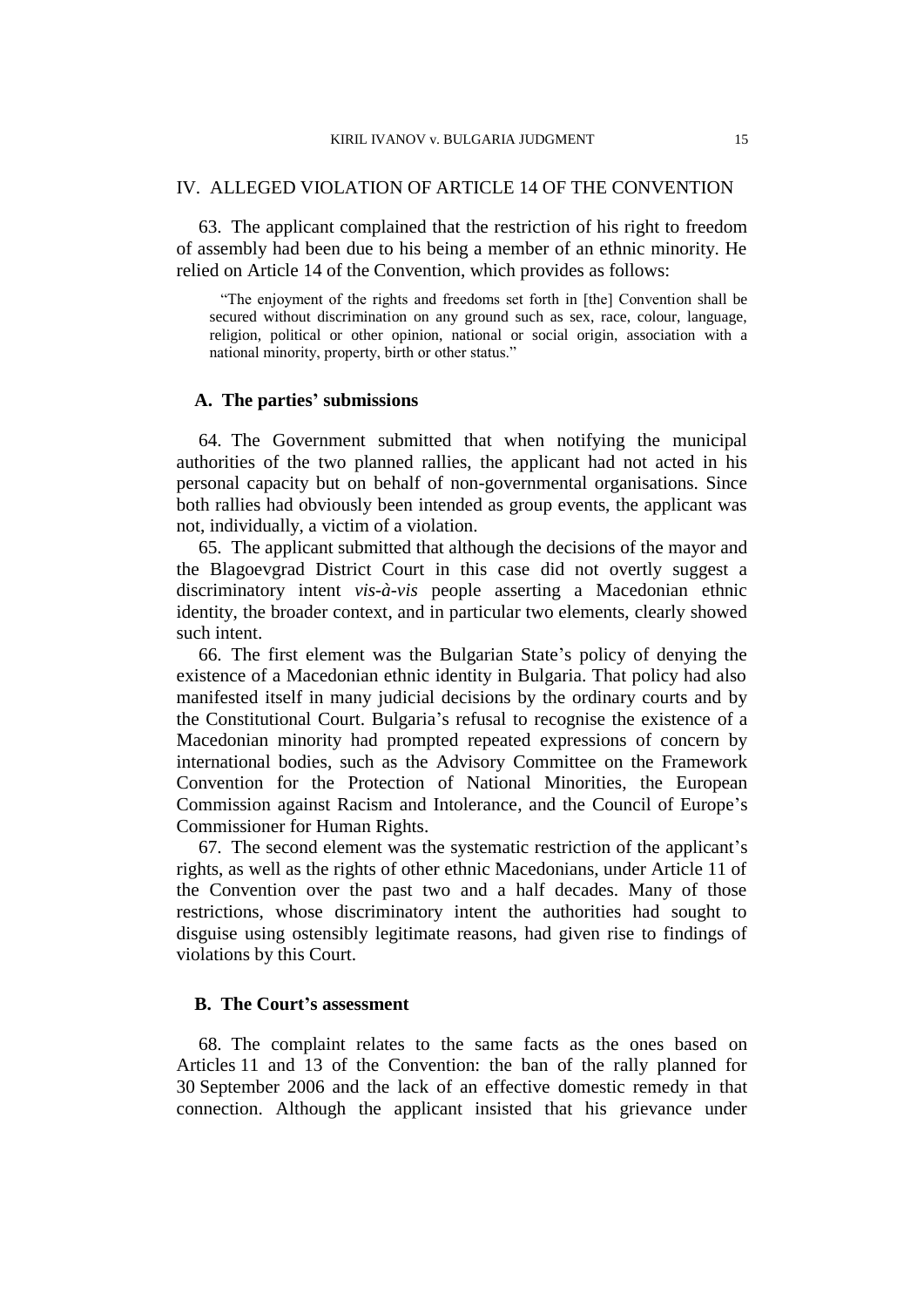Article 14 required separate consideration, especially when seen against the overall background to which he referred, the Court, having carefully reviewed his arguments, does not find this to be the case.

69. In general, the Court examines complaints under Article 14 in addition to those under the substantive Article in conjunction with which it is being relied on only if a clear inequality of treatment in the enjoyment of the right in question is a fundamental aspect of the case and a separate examination is necessary (see, among other authorities, *Airey v. Ireland*, 9 October 1979, § 30, Series A no. 32; *Dudgeon v. the United Kingdom*, 22 October 1981, § 67, Series A no. 45; *X and Y v. the Netherlands*, 26 March 1985, § 32, Series A no. 91; *Chassagnou and Others v. France* [GC], nos. 25088/94 and 2 others, § 89, ECHR 1999-III; *Aziz v. Cyprus*, no. 69949/01, § 35, ECHR 2004-V; *Timishev v. Russia*, nos. 55762/00 and 55974/00, § 53, ECHR 2005-XII; *Moscow Branch of the Salvation Army v. Russia*, no. 72881/01, § 100, ECHR 2006-XI; and *Oršuš and Others v. Croatia* [GC], no. 15766/03, § 144, ECHR 2010).

70. Furthermore, in several cases not materially different from the present one – some of which concerned interferences with the rights of persons asserting an ethnic minority consciousness – the Court, having found a violation of the substantive Convention right at issue, saw no need additionally to deal with the complaint under Article 14 (see, among other authorities, *Sidiropoulos and Others v. Greece*, 10 July 1998, § 52, *Reports of Judgments and Decisions* 1998-IV; *Freedom and Democracy Party (ÖZDEP) v. Turkey* [GC], no. 23885/94, § 49, ECHR 1999-VIII; *Emek Partisi and Şenol v. Turkey*, no. 39434/98, § 31, 31 May 2005; *Ivanov and Others*, cited above, § 78; *United Macedonian Organisation Ilinden and Others*, cited above, § 84; *Bekir-Ousta and Others v. Greece*, no. 35151/05, § 51, 11 October 2007; *Emin and Others v. Greece*, no. 34144/05, § 37, 27 March 2008; *Tourkiki Enosi Xanthis and Others v. Greece*, no. 26698/05, § 63, 27 March 2008; *United Macedonian Organisation Ilinden and Others (no. 2)*, cited above, § 49; and *National Turkish Union and Kungyun v. Bulgaria*, no. 4776/08, § 52, 8 June 2017).

<span id="page-17-0"></span>71. The Court sees no reason to depart from that approach in this instance. Having regard to its findings in paragraphs [44-](#page-12-1)[48](#page-12-0) above, it finds no need to examine separately the admissibility or merits of the complaint under Article 14 of the Convention.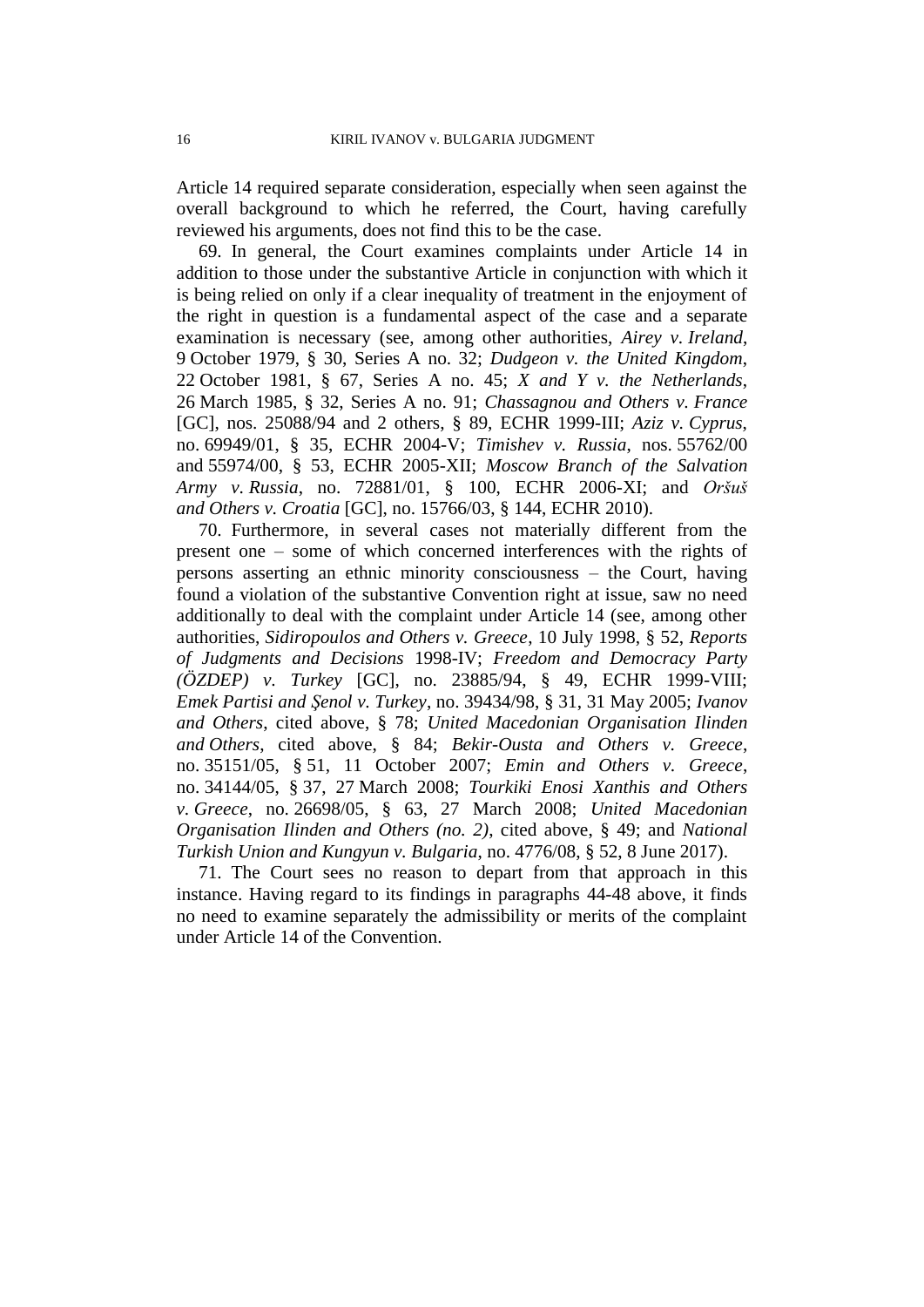# V. APPLICATION OF ARTICLE 41 OF THE CONVENTION

### 72. Article 41 of the Convention provides:

"If the Court finds that there has been a violation of the Convention or the Protocols thereto, and if the internal law of the High Contracting Party concerned allows only partial reparation to be made, the Court shall, if necessary, afford just satisfaction to the injured party."

# **A. Damage**

73. The applicant claimed 9,000 euros (EUR) in respect of non-pecuniary damage. He pointed out that the restriction of his right to freedom of assembly had been part of a series of such restrictions, and had thus caused him a heightened sense of distress and frustration.

74. The Government submitted that there were no grounds to make an award in respect of the rally planned for 12 September 2007, as the Court had already dealt with that rally in *United Macedonian Organisation Ilinden and Ivanov (no. 2)* (cited above). The effect of that judgment extended also to persons who, though not party to the proceedings in that case, had associated themselves with Ilinden and had raised identical complaints. In any event, the claim was exorbitant; a finding of a violation would in the circumstances constitute sufficient just satisfaction.

75. The Court notes that in this case, the award of just satisfaction can only be based on the breaches of Articles 11 and 13 of the Convention in relation to the rally planned for 30 September 2006. That said, the applicant must have suffered frustration from the unjustified restriction in September 2006 of his right to freedom of assembly on account of his historical and political views, which came after two previous restrictions, likewise found by the Court to be in breach of Article 11 (see *Ivanov and Others*, cited above, §§ 58-65) and from the lack of an effective remedy in that respect. In those circumstances, the Court awards him EUR 6,000, plus any tax that may be chargeable.

# **B. Costs and expenses**

76. The applicant sought reimbursement of EUR 2,940 in respect of the fees charged by his two representatives for forty-two hours of work on the case, at EUR 70 per hour. He requested that any award under this head be made directly payable to the Bulgarian Helsinki Committee. In support of his claim, he submitted a time-sheet for the work of his representatives.

77. The Government submitted that there was no proof that the applicant had in fact incurred the fees claimed by him. They were far higher than the rates under Bulgarian law and out of tune with the economic realities in the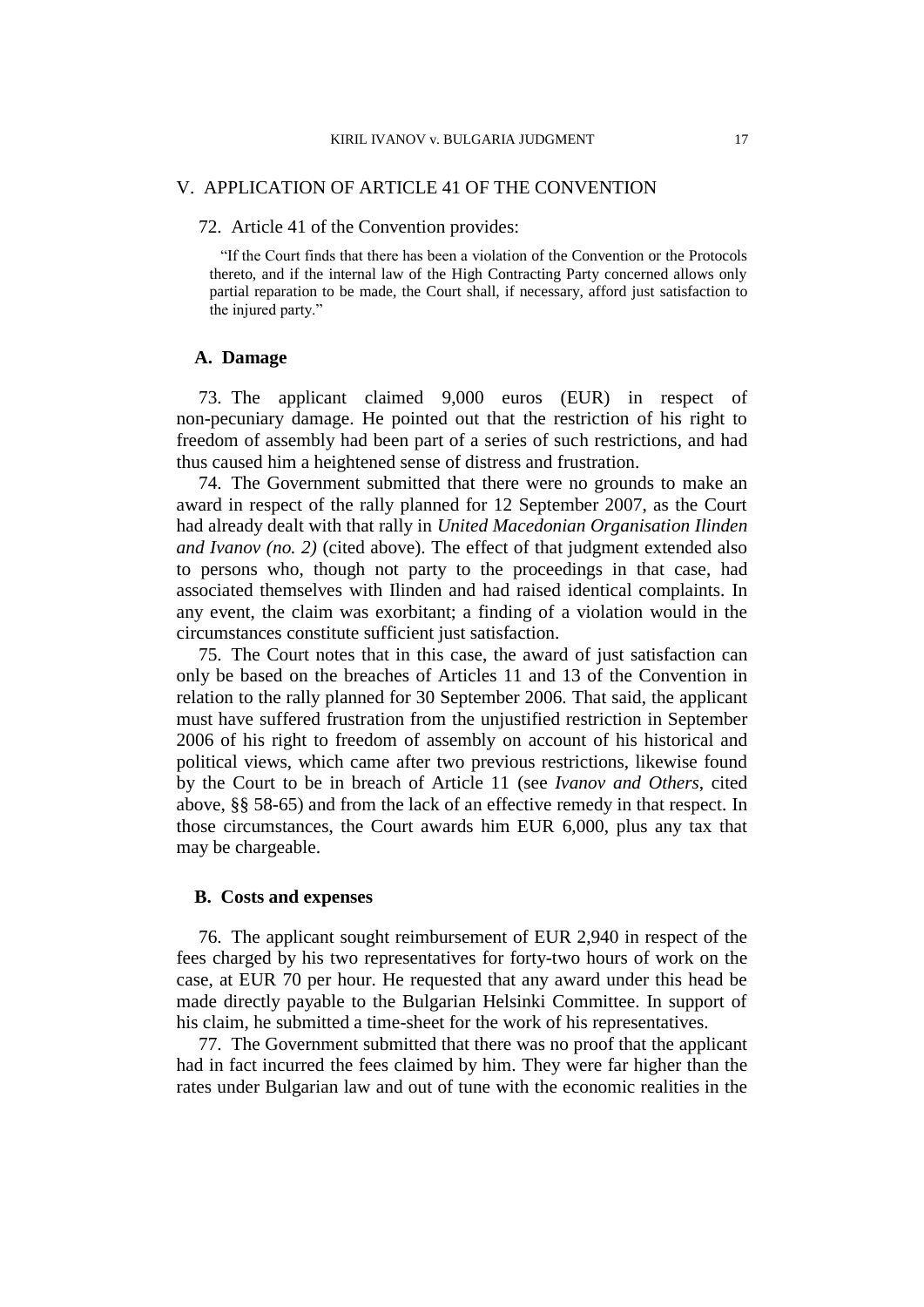country. Also, the number of hours claimed on the case was unreasonable in view of its limited complexity.

78. As regards the costs referable to the complaints relating to the rally planned for 30 September 2006, in respect of which the Court found breaches of Articles 11 and 13, the Court notes that according to its settled case-law, costs and expenses are recoverable under Article 41 if it is established that they were actually and necessarily incurred and are reasonable as to quantum.

79. As for the costs referable to the part of the application which was struck out, under Rule 43 § 4 of the Rules of Court they are at the Court's discretion (see *Sisojeva and Others*, cited above, §§ 130-31). The applicable principles are however essentially the same as those under Article 41 (ibid., § 133).

80. A representative's fees are actually incurred if the applicant has paid them or is liable to pay them (see *Luedicke, Belkacem and Koç v. Germany* (Article 50), 10 March 1980, § 15, Series A no. 36; *Artico v. Italy*, 13 May 1980, § 40, Series A no. 37; and *Airey v. Ireland* (Article 50), 6 February 1981, § 13, Series A no. 41), even if that liability is under a conditional-fee agreement, so long as that agreement is enforceable in the respective jurisdiction (see *Ivanova and Cherkezov v. Bulgaria*, no. 46577/15, § 89, 21 April 2016).

81. The applicant did not submit any documents showing that he had paid or was under a legal obligation to pay the fees whose reimbursement he sought, and there is therefore no proof that the costs claimed by him were actually incurred. His claim must therefore be rejected.

## **C. Default interest**

82. The Court considers it appropriate that the default interest rate should be based on the marginal lending rate of the European Central Bank, to which should be added three percentage points.